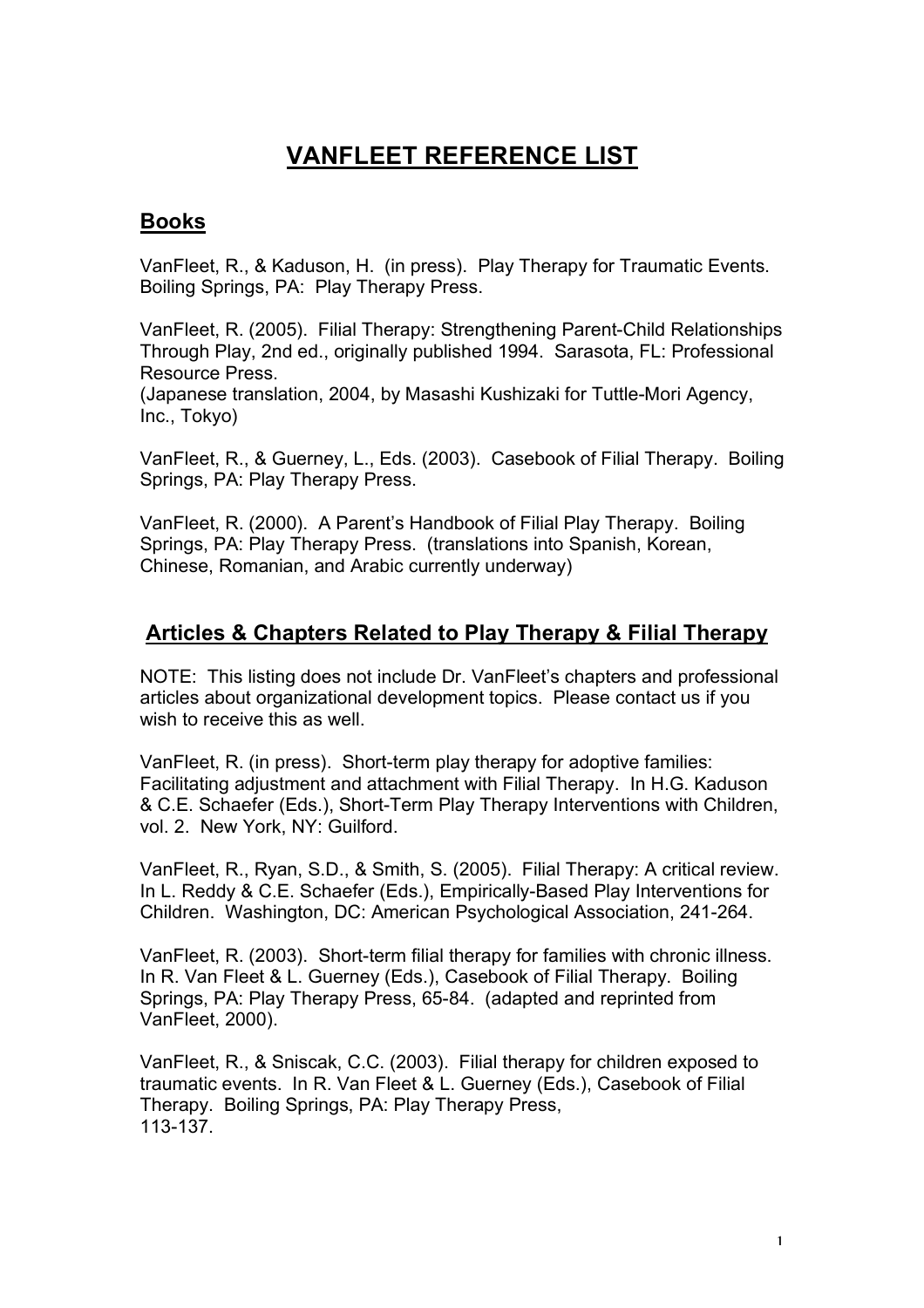VanFleet, R. (2003). Filial therapy with adolescent parents. In R. Van Fleet & L. Guerney (Eds.), Casebook of Filial Therapy. Boiling Springs, PA: Play Therapy Press, 163-170.

VanFleet, R. (2003). Filial therapy with adoptive children and parents. In R. Van Fleet & L. Guerney (Eds.), Casebook of Filial Therapy. Boiling Springs, PA: Play Therapy Press, 259-278. (adapted and reprinted from VanFleet, 1994).

VanFleet, R., & Sniscak, C.C. (2003). Filial therapy for attachment-disrupted and disordered children. In R. Van Fleet & L. Guerney (Eds.), Casebook of Filial Therapy. Boiling Springs, PA: Play Therapy Press, 279-308.

VanFleet, R. (2003). Strengthening parent-child attachment with play: Filial Play Therapy. In K. Sori & L. Hecker (Eds.). The Therapist's Notebook for Children and Adolescents: Homework, Handouts, and Activities for Use in Psychotherapy. Binghamton, NY: The Haworth Press, 57-63.

VanFleet, R. (2001). Four chapters listed below in H.G. Kaduson & C.E. Schaefer (Eds.), 101 More Favourite Play Therapy Techniques. New York, NY: Jason Aronson. Make me laugh (203-206) Disaster dinosaurs (328-330) Dynamic dinosaurs (357-361) The gallery of goofy art (372-374)

VanFleet, R. (2000). Short-term play therapy for families with chronic illness. In H. Kaduson & C. Schaefer (Eds.), Short-Term Play Therapy Interventions with Children. New York, NY: Guilford, 175-193.

VanFleet, R. (2000). Understanding and overcoming parent resistance to play therapy. International Journal of Play Therapy, 9 (1), 35-46.

VanFleet, R., Lilly, J.P., & Kaduson, H. (1999). Play therapy for children exposed to violence: Individual, family, and community interventions. International Journal of Play Therapy, 8 (1), 27-42.

VanFleet, R. (1998). A parent's guide to filial therapy. In L. VandeCreek, S. Knapp, & T. Jackson (Eds.), Innovations in Clinical Practice: A Source Book, Vol. 16. Sarasota, FL: Professional Resource Press, 457-463.

VanFleet, R. (1997). Play and perfectionism: Putting fun back into families. In H.G. Kaduson, D. Cangelosi, & C. Schaefer (Eds.), The Playing Cure. New York, NY: Jason Aronson, 61-82.

VanFleet, R. (1994). Filial therapy for adoptive children and parents. In K. O'Connor & C. Schaefer (Eds.), Handbook of Play Therapy, Volume II. New York, NY: Wiley & Sons, 371-385.